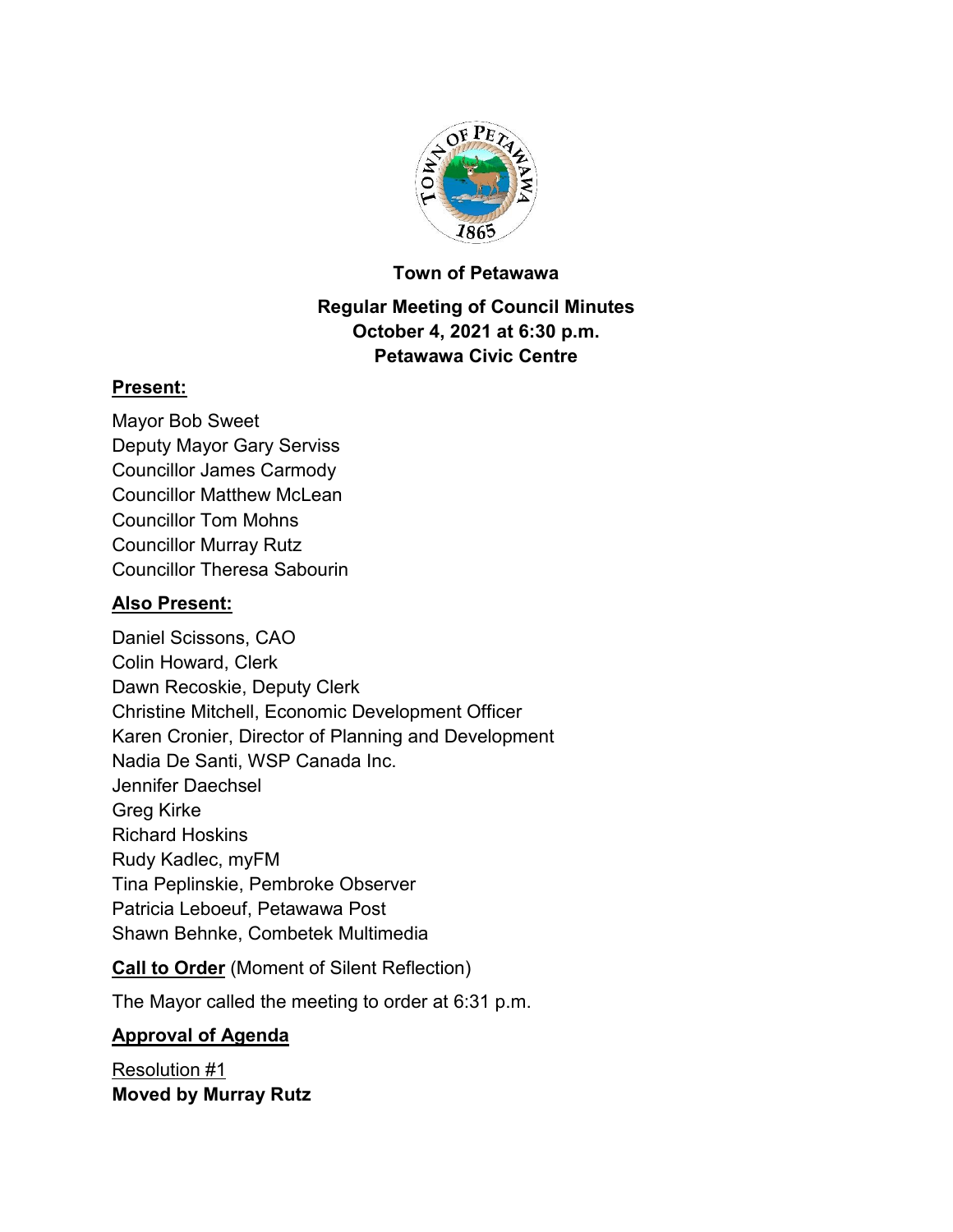### **Seconded by James Carmody**

That the agenda for the October 4, 2021 regular meeting of Council be adopted. **Carried**

#### **Disclosure of Pecuniary Interest**

There were no disclosures of pecuniary interest.

### **Approval of Minutes**

1. Council Meeting (September 20, 2021)

Resolution #2 **Moved by Gary Serviss Seconded by Theresa Sabourin** That the minutes of the meeting of Council held September 20, 2021 be approved as printed and circulated. **Carried**

#### **Public Meetings**

#### 1. Community Improvement Project Area and Community Improvement Plan

The Public Meeting was opened by the Mayor at 6:32 p.m. Nadia De Santi, Practice Lead, WSP Canada Inc., advised that the Notice of Statutory Public Meeting to consider a proposed Community Improvement Project Area and Community Improvement Plan had been provided as required under the Planning Act.

Ms. De Santi presented the Community Improvement Plan (CIP) to those in attendance and highlighted key aspects of the plan, explaining a CIP is a planning and economic development tool for municipalities to promote community development and it often serves as a catalyst for achieving economic, community planning and urban development goals. CIPs are enabled through the Planning Act and the Municipal Act.

The CIP for the Town has been prepared to serve as a long-term strategy to promote commercial and retail development in the community, improve the quality of life of residents, better utilize underdeveloped properties and promote private investment in land and buildings.

Ms. De Santi shared the vision statement for the Town of Petawawa CIP. Ms. De Santi outlined the CIP area map and boundaries and the proposed financial incentive programs, including; building facade improvements; signage improvements; accessibility improvements; commercial and retail market study; and temporary mobile market.

Ms. De Santi reviewed the Municipal Leadership Strategy which describes the initiatives that are recommended to complement and support the plan and provided a few examples such as development of vacant land, gateway signage, and waterfront enhancements.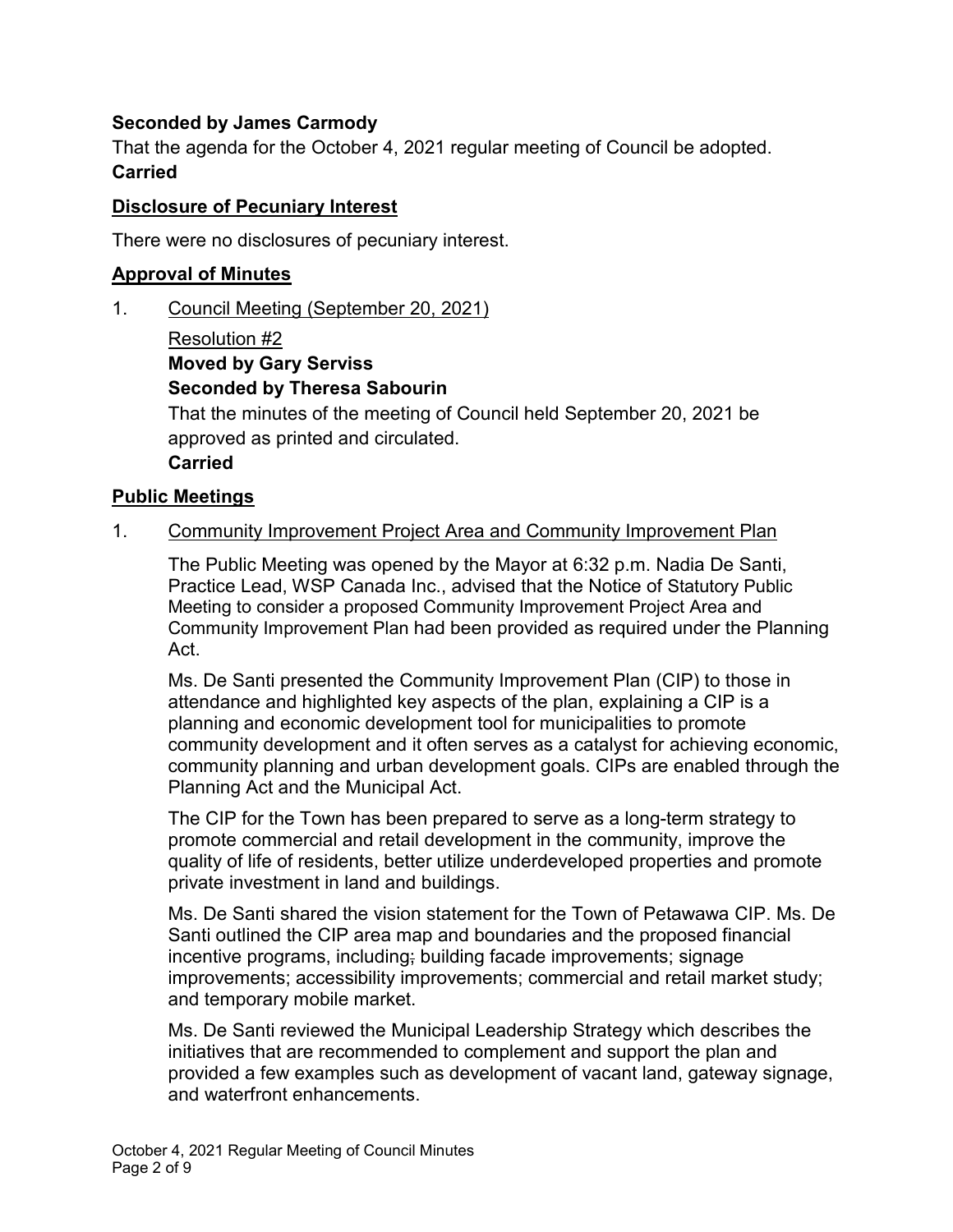In closing, Ms. De Santi discussed the next steps and stated the CIP is being presented for adoption this evening, if there are no significant changes or revisions required.

Mayor Sweet asked to hear comments from members of the public. There were no public comments.

Mayor Sweet then asked to hear comments from members of Council. Council discussed available staffing resources to implement the CIP; how each application would be approved; and the amount of funds to be budgeted annually for grants. Council thanked Christine Mitchell, Economic Development Officer, Karen Cronier, Director of Planning and Development, and Ms. De Santi for their collaboration and production of the CIP.

Mayor Sweet declared the Public Meeting closed at 7:01 p.m.

### 2. Comprehensive Zoning By-law Update

The Public Meeting was opened by the Mayor at 7:01 p.m. Karen Cronier, Director of Planning and Development, advised that the Notice of Statutory Public Meeting had been provided as required under the Planning Act.

Ms. Cronier outlined a number of revisions and additions to the Zoning By-law highlighting provisions related to pet grooming establishments; backyard chickens; parking related to apartment buildings; reference to airport zoning regulations and changes to the General Industrial Zone. Ms. Cronier stated that the final draft of the Zoning By-law has been placed on the Town of Petawawa website.

Mayor Sweet asked to hear comments from members of the public. Ms. Cronier stated that Mr. Wayne Bando had provided an email outlining his comments regarding the Zoning By-law, such as access roads to pits and quarries; wind generators; and garage heights. Comments from MHBC Planning Urban Design & Landscape Architecture, representing TransCanada PipeLines Limited, with respect to setbacks from pipeline easements, were presented to Council and the requested changes will be incorporated into Zoning By-law.

Mr. Richard Hoskins addressed Council outlining his concerns regarding the maximum number of hens permitted on a residential property and suggested the number should be raised to provide for an increase in egg production.

Ms. Jennifer Daechsel addressed Council outlining her concerns regarding secondary dwellings. Ms. Cronier explained the proposal in the Zoning By-law is to restrict secondary dwelling units in townhouses only.

Mayor Sweet then asked to hear comments from members of Council. Councillor McLean requested clarification on the rationale for allowing only six backyard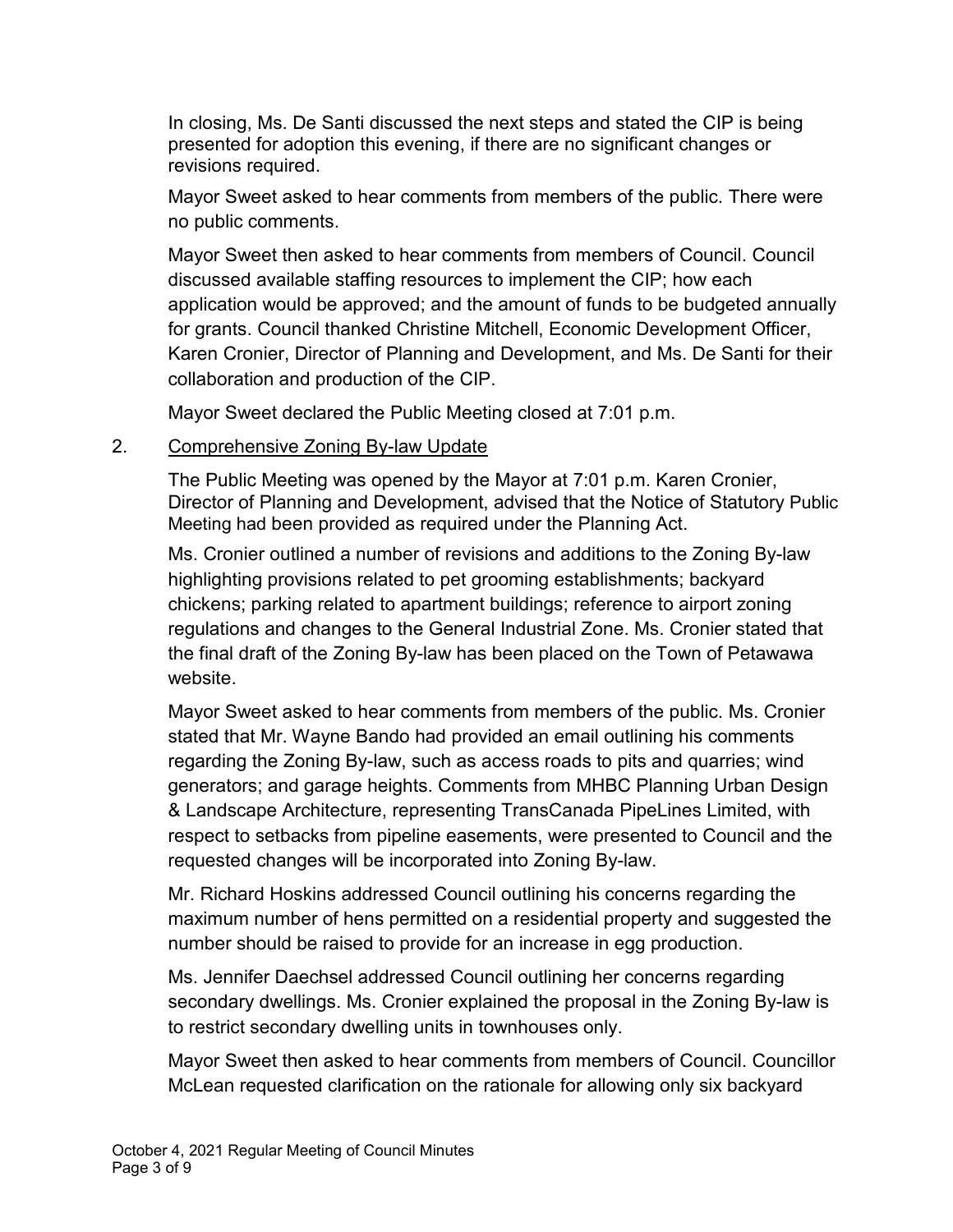chickens. Ms. Cronier explained the number complies with the provisions set out in the County of Renfrew's Official Plan.

Mayor Sweet declared the Public Meeting closed at 7:22 p.m.

### **Presentations**

There were no presentations.

### **By-laws**

1. By-law 1437/21 – being a by-law for the conveyance of land owned by the municipality to Teresa and Frank Pincivero (Frank's Electric)

Report PL-26-2021 – Declaration of Surplus Lands, Industrial Avenue, Pincivero

Karen Cronier, Director of Planning and Development, provided an overview of the report. Ms. Cronier reported that the notification for the declaration of surplus lands was conducted in accordance with By-law 238/03. The Clerk did not receive any public comments regarding the declaration of surplus lands.

### Resolution #3

# **Moved by Murray Rutz**

### **Seconded by Gary Serviss**

That Part of Lots 22 and 23, Concession 5 with an area of 0.771 hectares (1.90 acres) and described as Part of Lots 22 and 23, Concession 5, being Part 1 on Registered Reference Plan 49R-19796 be declared surplus to be sold to Teresa and Frank Pincivero (Frank's Electric) at a price of \$19,000.00 (\$10,000.00 per acre).

**Carried**

### Resolution #4

## **Moved by James Carmody**

### **Seconded by Matthew McLean**

That By-law 1437/21, being a by-law for the conveyance of land owned by the municipality to Teresa and Frank Pincivero (Frank's Electric), be read a first and second time.

### **Carried**

Resolution #5

### **Moved by Gary Serviss**

### **Seconded by Tom Mohns**

That By-law 1437/21 be read a third time and passed. **Carried**

2. By-law 1438/21 – being a by-law to authorize a development agreement with Teresa and Frank Pincivero (Frank's Electric)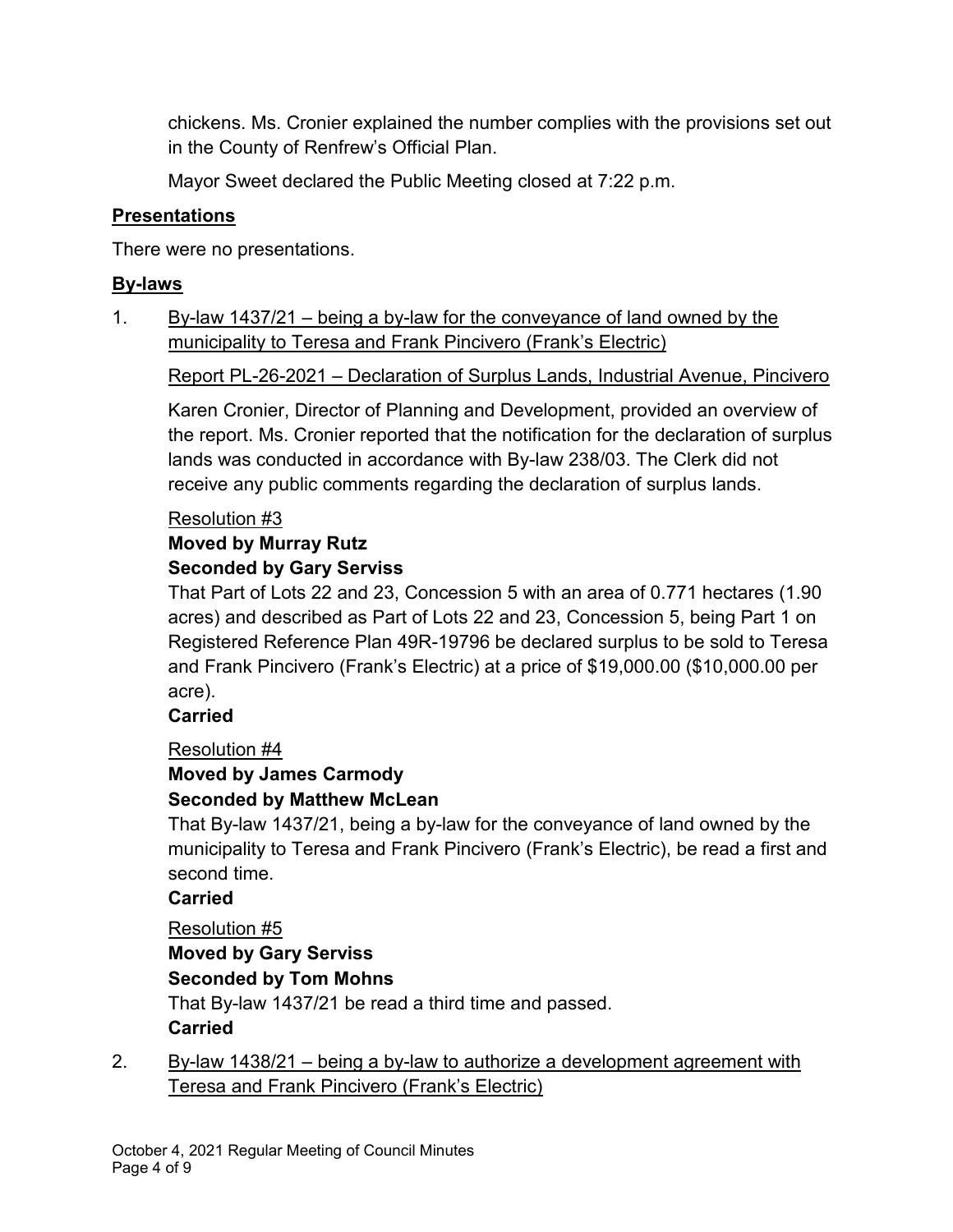### Resolution #6 **Moved by Gary Serviss Seconded by Tom Mohns**

That By-law 1438/21, being a by-law to authorize a development agreement with Teresa and Frank Pincivero (Frank's Electric), be read a first and second time. **Carried**

Resolution #7 **Moved by Matthew McLean Seconded by Gary Serviss** That By-law 1438/21 be read a third time and passed. **Carried**

3. By-law 1439/21 – being a by-law to authorize a development agreement with P.J.L. Investments Inc. and James W. Lapointe Motor Holdings Inc.

### Resolution #8

### **Moved by Murray Rutz**

### **Seconded by Theresa Sabourin**

That By-law 1439/21, being a by-law to authorize a development agreement with P.J.L. Investments Inc. and James W. Lapointe Motor Holdings Inc., be read a first and second time.

### **Carried**

### Resolution #9 **Moved by Gary Serviss Seconded by Theresa Sabourin**

That By-law 1439/21 be read a third time and passed. **Carried**

4. By-law 1440/21 – being a by-law to designate a Community Improvement Project Area respecting the revitalization, redevelopment, and enhancement of the Town of Petawawa

Resolution #10

### **Moved by Murray Rutz**

### **Seconded by Theresa Sabourin**

That By-law 1440/21, being a by-law to designate a Community Improvement Project Area respecting the revitalization, redevelopment, and enhancement of the Town of Petawawa, be read a first and second time.

### **Carried**

Resolution #11

**Moved by Gary Serviss Seconded by Matthew McLean**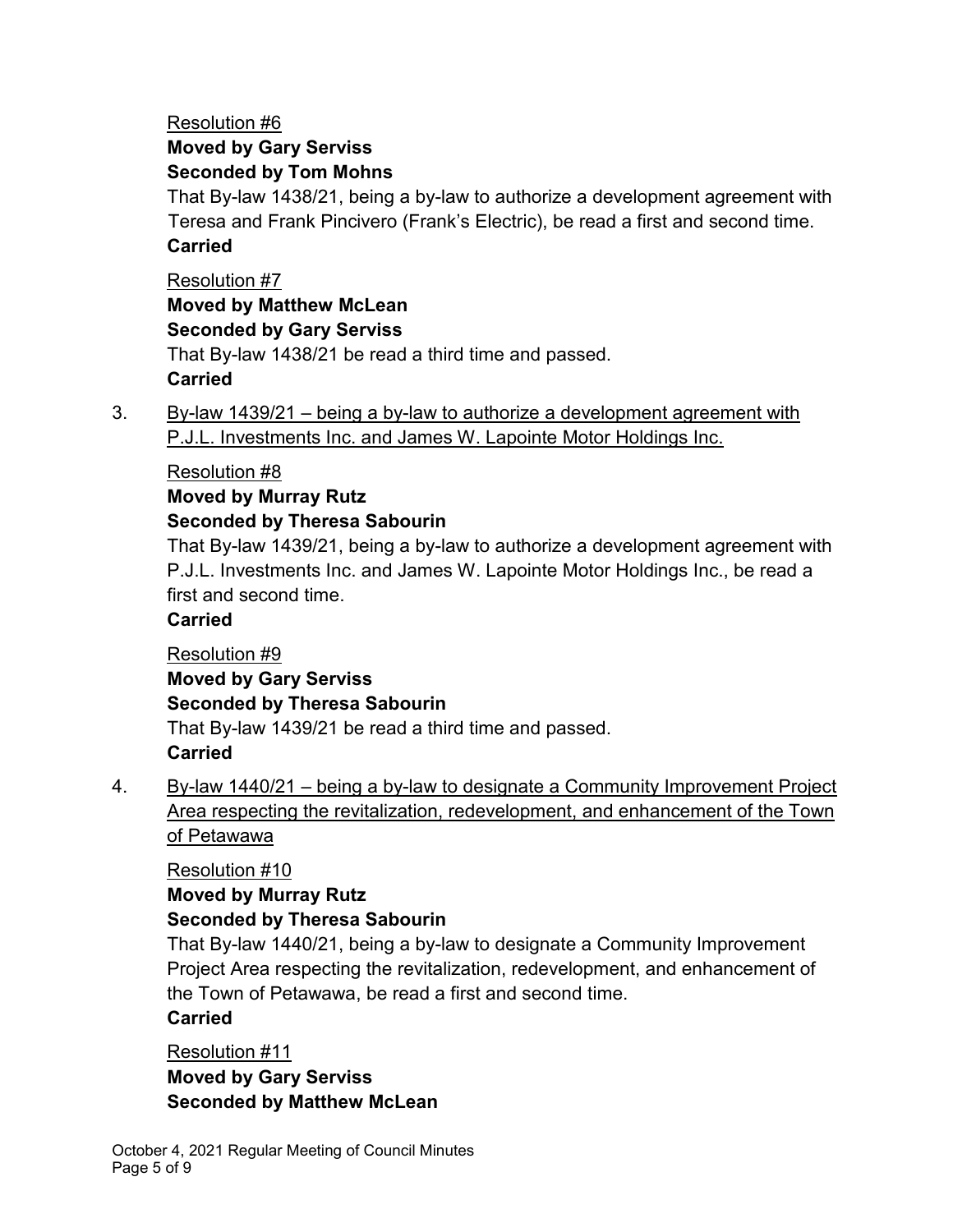That By-law 1440/21 be read a third time and passed. **Carried**

5. By-law 1441/21 – being a by-law to adopt a Community Improvement Plan for the Town of Petawawa

### Resolution #12

**Moved by James Carmody Seconded by Theresa Sabourin**

That By-law 1441/21, being a by-law to adopt a Community Improvement Plan for the Town of Petawawa, be read a first and second time.

### **Carried**

Resolution #13 **Moved by Gary Serviss Seconded by Tom Mohns**

That By-law 1441/21 be read a third time and passed. **Carried**

6. By-law 1442/21 – being a by-law to appoint Municipal Law Enforcement Officers for the Town of Petawawa (The Canadian Corps of Commissionaires (Ottawa Division), By-law and Parking Enforcement Services Contract)

Resolution #14 **Moved by Murray Rutz Seconded by James Carmody**

That By-law 1442/21, being a by-law to appoint Municipal Law Enforcement Officers for the Town of Petawawa, be read a first and second time. **Carried**

Resolution #15 **Moved by Tom Mohns Seconded by Matthew McLean** That By-law 1442/21 be read a third time and passed. **Carried**

7. By-law 1443/21 – being a by-law to appoint Municipal Law Enforcement Officers for the Town of Petawawa (PRO-TEC 5 Inc., Animal Control Services Contract)

### Resolution #16 **Moved by Gary Serviss Seconded by Murray Rutz**

That By-law 1443/21, being a by-law to appoint Municipal Law Enforcement Officers for the Town of Petawawa, be read a first and second time. **Carried**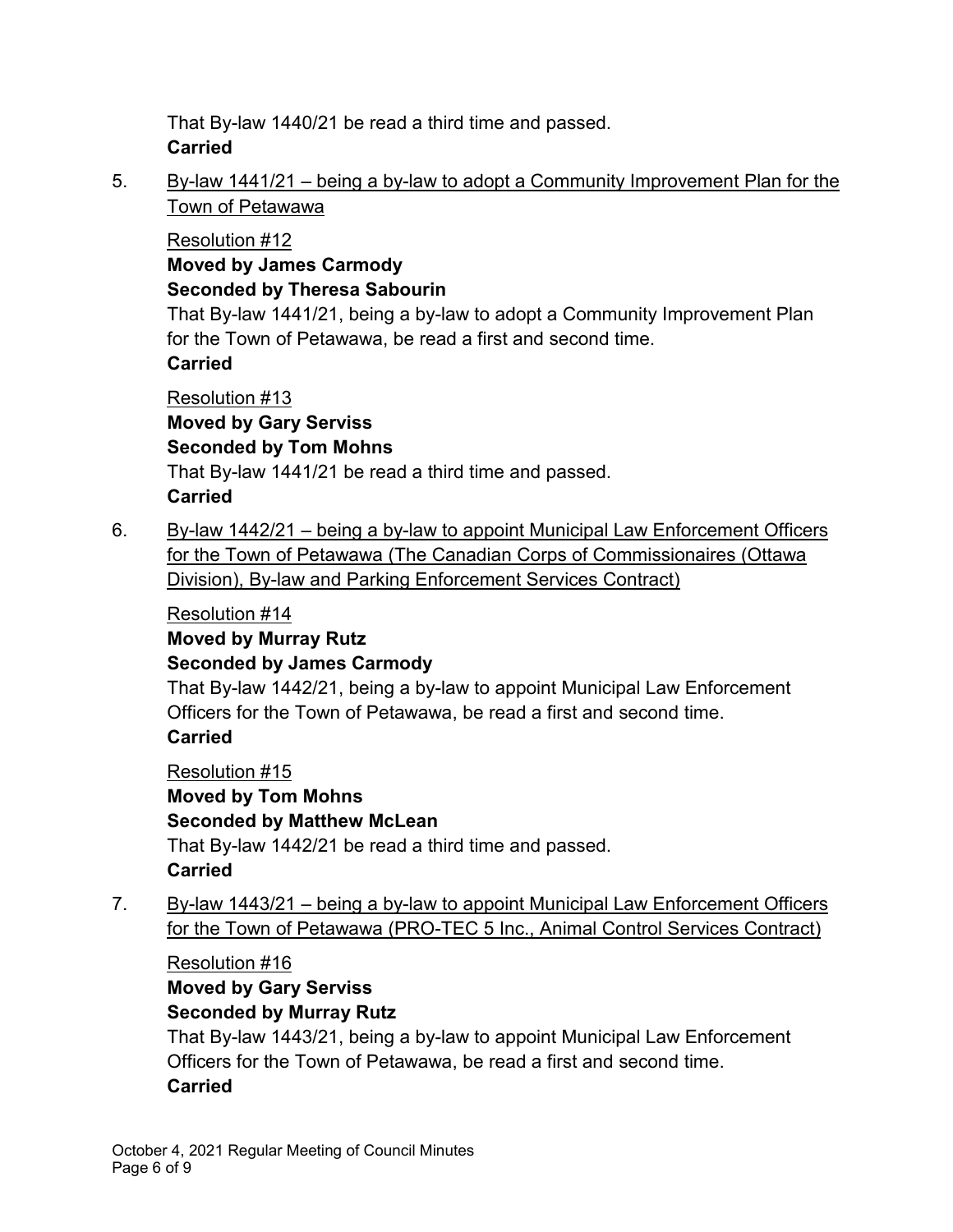Resolution #17 **Moved by Gary Serviss Seconded by Theresa Sabourin** That By-law 1443/21 be read a third time and passed. **Carried**

8. By-law 1444/21 – being a by-law to authorize a development agreement with 2715192 Ontario Limited (Fijisan Sushi)

Resolution #18 **Moved by Murray Rutz Seconded by Matthew McLean**

That By-law 1444/21, being a by-law to authorize a development agreement with 2715192 Ontario Limited (Fijisan Sushi), be read a first and second time. **Carried**

### Resolution #19

**Moved by Theresa Sabourin**

### **Seconded by Matthew McLean**

That By-law 1444/21 be read a third time and passed. **Carried**

### **Correspondence**

There were no items of correspondence.

### **Minutes**

- 1. Council-in-Committee Meeting (September 27, 2021)
	- Resolution #20

**Moved by Gary Serviss**

### **Seconded by James Carmody**

That the minutes of the Council-in-Committee meeting held on September 27, 2021 be accepted by Council, and that resolutions from that Committee become resolutions of Council.

**Carried**

2. Pembroke and Area Airport Commission (June 17, 2021)

Councillor Murray Rutz provided an overview of the recent activities of the Pembroke and Area Airport Commission.

Resolution #21 **Moved by Murray Rutz Seconded by Tom Mohns**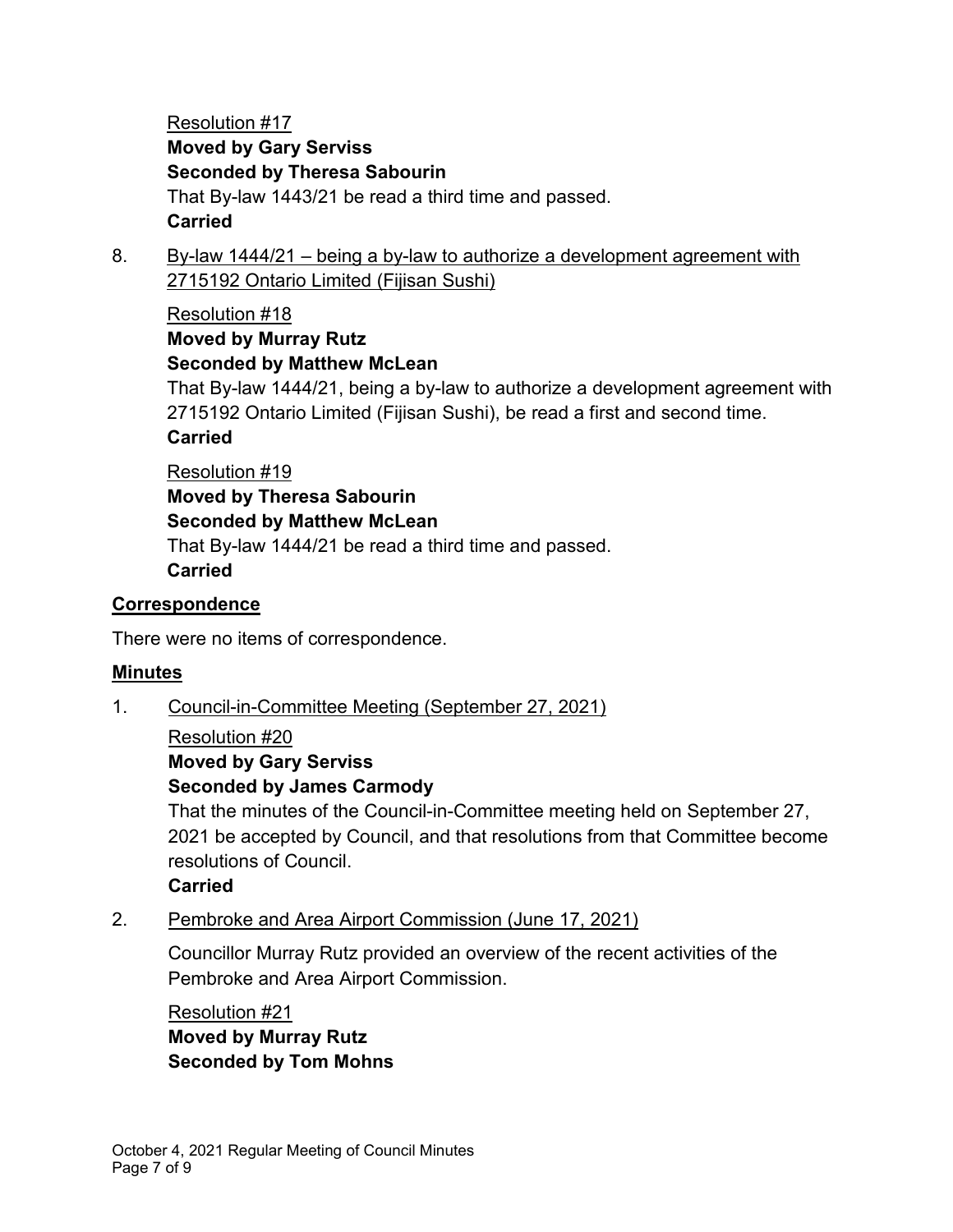That the minutes of the Pembroke and Area Airport Commission meeting held on June 17, 2021 be adopted as information. **Carried**

#### 3. Petawawa Business Advisory Network (July 6, 2021)

Councillor Theresa Sabourin provided an overview of the recent activities of the Petawawa Business Advisory Network.

#### Resolution #22

#### **Moved by Theresa Sabourin Seconded by James Carmody**

That the minutes of the Petawawa Business Advisory Network meeting held July 6, 2021 be adopted as information.

#### **Carried**

### 4. Petawawa Accessibility Advisory Committee (August 26, 2021)

Councillor Theresa Sabourin provided an overview of the recent activities of the Petawawa Accessibility Advisory Committee.

#### Resolution #23

### **Moved by Theresa Sabourin**

### **Seconded by Murray Rutz**

That the minutes of the Petawawa Accessibility Advisory Committee meeting held on August 26, 2021 be adopted as information. **Carried**

### **Staff Reports**

There was nothing to report.

### **Councillor Reports**

Deputy Mayor Gary Serviss reported that he attended a meeting of the Petawawa Public Library Board on September 27, 2021. Deputy Mayor Serviss reported that there will be five inductees into the Petawawa Sports and Entertainment Hall of Fame; the ceremony will be held during the Town's 25<sup>th</sup> Anniversary celebrations in 2022.

Councillor Theresa Sabourin reported that she participated in a meeting of the  $25<sup>th</sup>$ Anniversary Organizing Committee on September 22, 2021. Councillor Sabourin also reported that she attended a meeting of the Petawawa Accessibility Advisory Committee on September 23, 2021. Councillor Sabourin stated that a number of audits have been conducted around the community to better support individuals with accessibility issues.